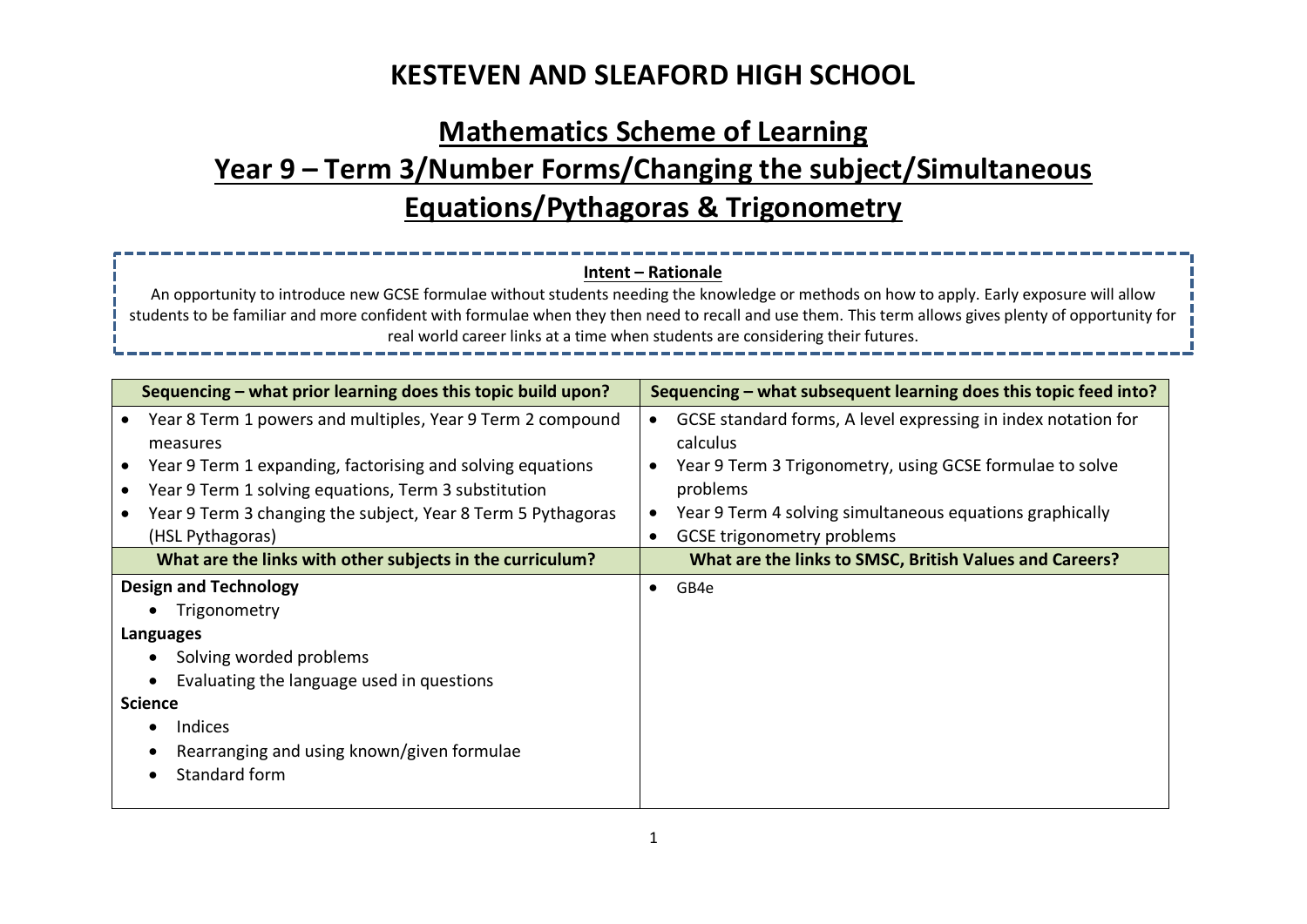|           | What are the opportunities for developing literacy skills and<br>developing learner confidence and enjoyment in reading? | What are the opportunities for developing mathematical skills? |
|-----------|--------------------------------------------------------------------------------------------------------------------------|----------------------------------------------------------------|
|           | 'Alex's Adventure in Numberland' - Alex Bellows                                                                          | Links to careers can be made explicit here with standard form  |
|           | 'The Math Book' - Clifford Pickover                                                                                      | large and small numbers and trigonometry. Students can         |
| $\bullet$ | What's Your Angle, Pythagoras? (Charlesbridge Math                                                                       | research as a homework task.                                   |
|           | Adventures) by Julie Ellis and Phyllis Hornung                                                                           |                                                                |
|           | <b>Pythagoras: Mathematician and Mystic (Greatest Greek</b>                                                              |                                                                |
|           | Philosophers) by Louis C Coakley and Dimitra Karamanides                                                                 |                                                                |

# **Mathematics Scheme of Learning**

**Year 9 – Term 3**

**Intent – Concepts**

#### **What knowledge will students gain and what skills will they develop as a consequence of this topic?**

### **National Curriculum references**

- Use simple index notation, including calculating higher powers, e.g. calculate 3<sup>4</sup>. Understand the difference between decimal approximations and exact values of roots, e.g. true or false:  $\sqrt{82} = 9$ . Derive and use negative indices to represent powers less than one  $3^{-2} = 1 \div 3^2 = \frac{1}{6}$ . Understand and use laws of indices to simplify calculations and expressions, including with algebra, e.g. write  $3^5 \times 4^2 \div 3^7$  as a single fraction, simplify  $3x^2 \times 4x^4y^5 \div 6xy^2$ . Use standard form to express very large and small numbers. Convert between standard form and large and small numbers, e.g. true or false:  $3.5 \times 10^4$  < 3600. Order numbers including those in standard form. Calculate and solve problems with standard form, including converting between metric units (such as nanometres) and problems involving percentages, e.g. increase  $1.36 \times 10^5$  km by 12%. Use a calculator to work with standard form. Calculate with roots and with integer indices. Calculate with standard form A  $\times$  10<sup>n</sup>, where 1  $\leq$  A < 10 and n is an integer
- Understand and use standard mathematical formulae. Rearrange formulae to change the subject. Use linear and quadratic graphs to estimate values of y for given values of x and vice-versa and to find approximate solutions of simultaneous linear equations. Know the meaning of and identify expressions, identities, formulae and equations. Form expressions, equations and formulae to represent relationships, both given in words and through identifying patterns in relationships. Use informal substitution to find the variable of one variable given the value of others, e.g. given that F=9/5 C+32, convert 95°F to °C. Manipulate known formulae by changing the subject. Formulae will include area, perimeter, surface area and volume of all shapes encountered so far (e.g. trapezia, rectangles, triangles, circles, sectors, cuboids, prisms, cylinders), linear graphs in all forms e.g. 3x-4y=15, and any other familiar relationship such as temperature conversion. Solve problems using known formulae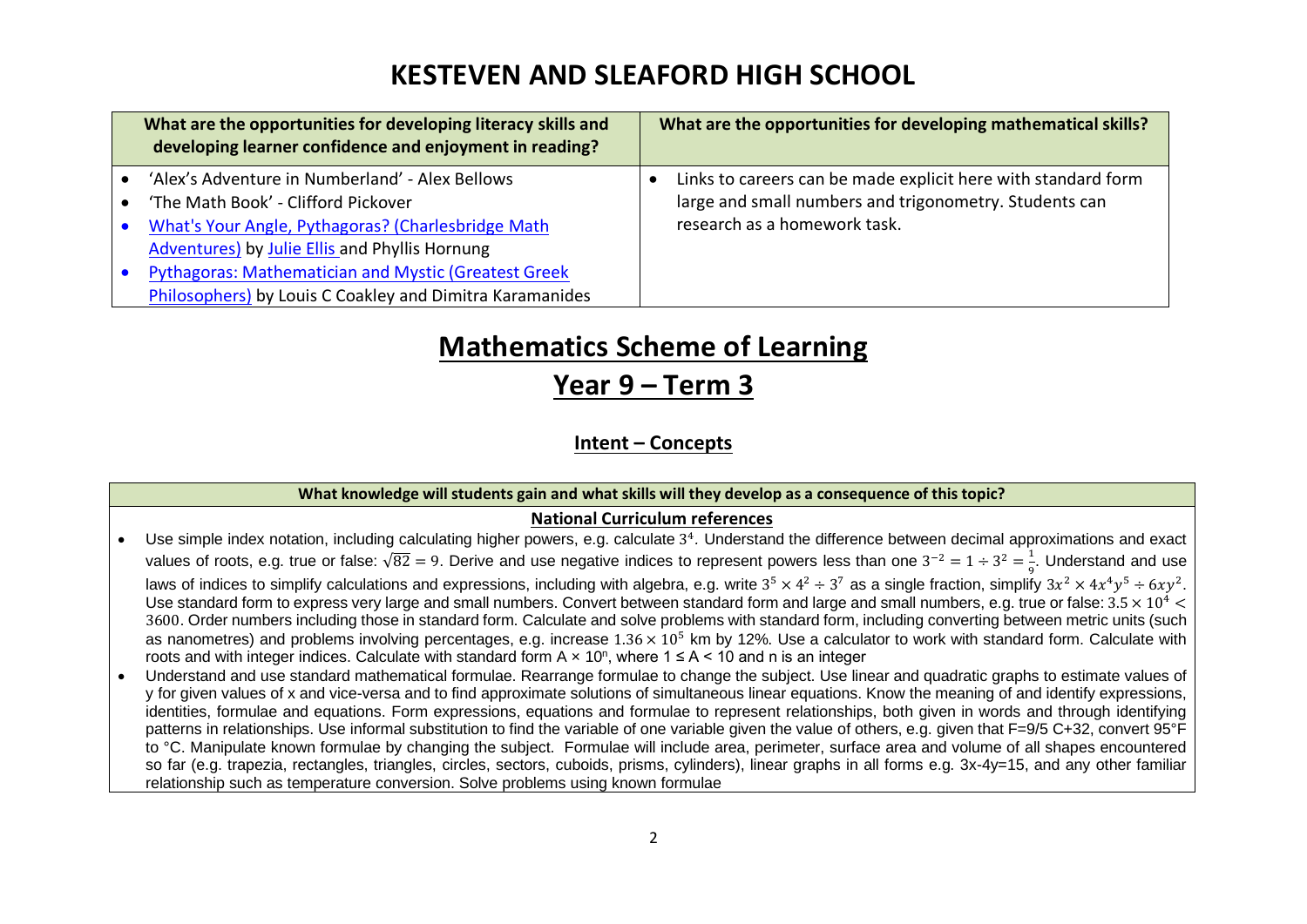• Interpret mathematical relationships both algebraically and geometrically. Identify and construct congruent triangles, and construct similar shapes by enlargement, with and without co-ordinate grids. Apply angle facts, triangle congruence, similarity and properties of quadrilaterals to derive results about angles and sides, including Pythagoras' Theorem, and use known results to obtain simple proofs, Use Pythagoras' Theorem and trigonometric ratios in similar triangles to solve problems involving right-angled triangles

#### **Know**

Simplify expressions using index notation – multiply and divide laws, power raised to a power, power 0,1. Write multiples of 10 as a power of 10. Write big and small numbers in standard form. Multiply and divide in standard form.

Substitute values in to an expression or formula (recap alongside equation and identity definitions). Solve an equation by trial and improvement. Change the subject of a formula.

Solve algebraically linear simultaneous equations.

Know and use Pythagoras' theorem to find any side of a right-angled triangle. Know the three trigonometric ratios. Use trig to find any side of a right-angled triangle. Use trig to find any angle in a right-angled triangle.

#### **Apply**

Standard form in context e.g. space, cells

Use known formulae e.g. SDT, volume

Pythagoras and trig in context problems – relate to careers to e.g. architecture, engineering

### **Extend**

Expressions with fractions, coefficients and where BIDMAS and directed numbers need to be carefully considered.

Formula where the variable appears more than once (recap factorising by common factors). GCSE formulae e.g. volume of cone, quadratic formula, cosine rule.

Exact answers. Is this triangle right angled? Language including angle of elevation and depression, bearings problems.

| What subject specific language will be used and developed in this | What opportunities are available for assessing the progress of |  |
|-------------------------------------------------------------------|----------------------------------------------------------------|--|
| topic?                                                            | students?                                                      |  |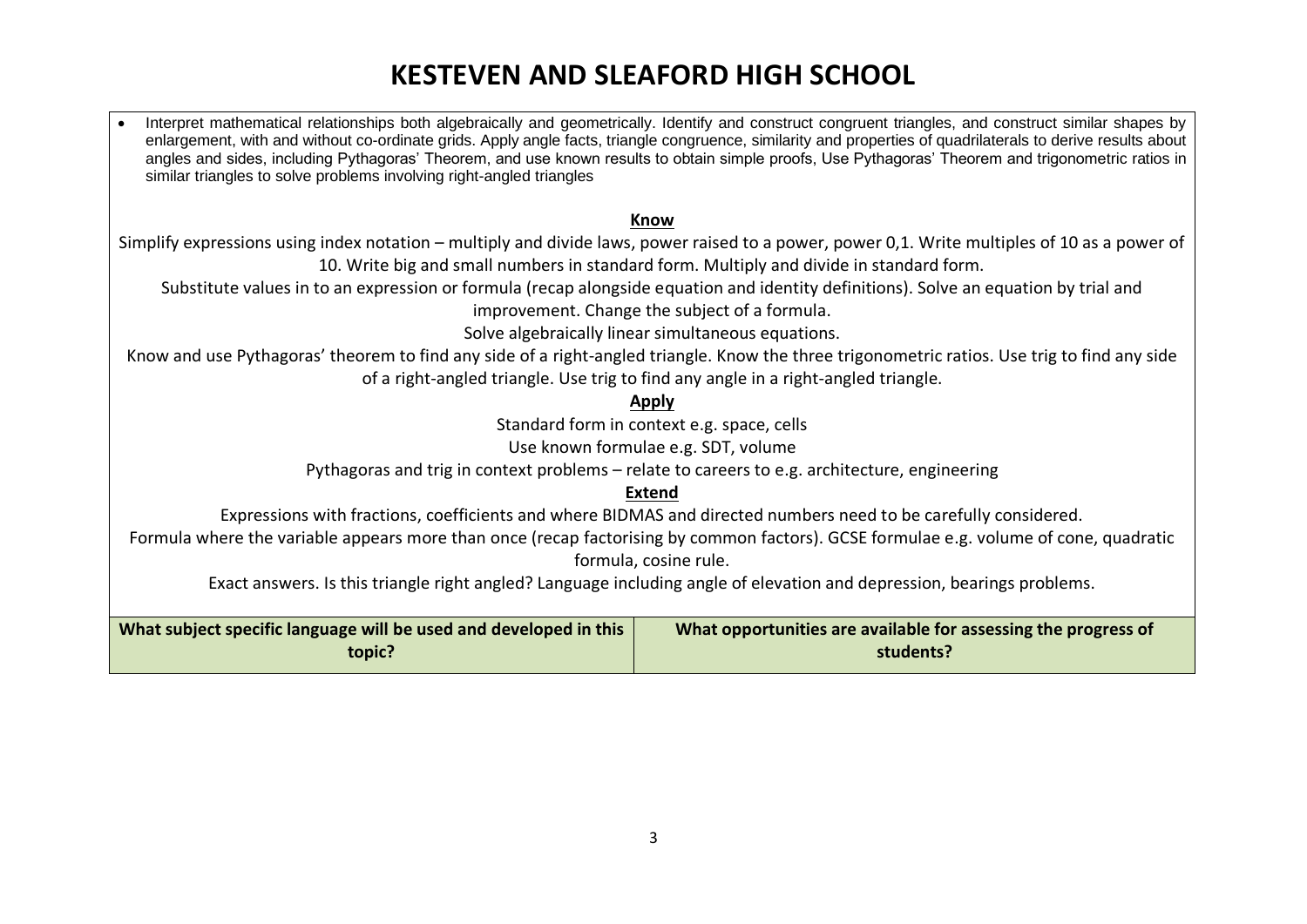| Multiply. Index/indices. Power. Base. Root. Square. Cube. Divide. Simplify.   | End of term assessment<br>$\bullet$                                                                                                           |
|-------------------------------------------------------------------------------|-----------------------------------------------------------------------------------------------------------------------------------------------|
| Evaluate. Standard form. Approximate. Exact. Negative power. Ordinary.        | Mid Term marking targets                                                                                                                      |
| Expression, equation, identity, formulae, relationship, variable, unknown,    | * Establish a rule for how to raise a power of a product, using examples such                                                                 |
| substitution, like terms, simplify, change the subject, rearrange.            | as $(2 \times 4)$ 2 and 22 x 42. Then do the same for a power of a division, using, for                                                       |
| Simultaneous equation, linear, solve.                                         | example $(4 \div 2)$ 2 and $42 \div 22$ . Try similar exercises with fractions, and with                                                      |
| Adjacent, Hypotenuse, Sine, Cosine, Opposite, Tangent, Inverse, trigonometric | negative powers.                                                                                                                              |
| functions                                                                     | * Explore the difference between a negative number raised to a power and a                                                                    |
|                                                                               | bracketed negative number raised to a power, e.g. $-32$ and $(-3)2$ . Create more                                                             |
|                                                                               | complex expressions to explore BIDMAS further. Try a similar exercise with                                                                    |
|                                                                               | negative powers.                                                                                                                              |
|                                                                               | * Create calculations that use BIDMAS, remove the brackets, and ask                                                                           |
|                                                                               | students to add brackets to the calculations to reach the given answers.                                                                      |
|                                                                               | * Use the index law for multiplying two powers to find a rule for how to raise a                                                              |
|                                                                               | power to another power, e.g. $52 \times 52 \times 52$ , and (52)3<br>* Calculate the thickness of the paper used in different types of books, |
|                                                                               | newspapers and magazines. Discuss what this tells you about them.                                                                             |
|                                                                               | * For models of objects of different sizes (e.g. famous landmarks, countries,                                                                 |
|                                                                               | the solar system), express their scales in standard form.                                                                                     |
|                                                                               | * Use the average speed formula to estimate different calculations involving                                                                  |
|                                                                               | space rockets travelling to other planets, e.g. distance to planet, time taken to                                                             |
|                                                                               | reach planet, average speed of rocket.                                                                                                        |
|                                                                               | * Liaise with the science department to establish when students first meet the                                                                |
|                                                                               | use of standard form, and in what contexts they will be expected to interpret it.                                                             |
|                                                                               | * Probing questions:                                                                                                                          |
|                                                                               | Kenny thinks this number is written in standard form: $23 \times 10^7$ . Do you agree<br>with Kenny? Explain your answer.                     |
|                                                                               | - When a number 'x' is rounded to 2 significant figures the result is 70. Jenny                                                               |
|                                                                               | writes '65 $\lt x \lt 75$ '. What is wrong with - - Jenny's statement? How would you                                                          |
|                                                                               | correct it?                                                                                                                                   |
|                                                                               | - Convince me that $4.5 \times 10^7 \times 3 \times 10^5 = 1.35 \times 10^{13}$                                                               |
|                                                                               | • Convince me $a^0 = 1$                                                                                                                       |
|                                                                               | What is wrong with this statement: $5^2 \times 5^4 = 5^8$<br>$\bullet$                                                                        |
|                                                                               | Jenny thinks that if $y = 2x + 1$ then $x = (y - 1)/2$ . Kenny thinks that if y                                                               |
|                                                                               | $= 2x + 1$ then $x = y/2 - 1$ . Who do you agree with? Explain your                                                                           |
|                                                                               | thinking.                                                                                                                                     |
|                                                                               | For a ladder of given length, determine whether it will reach a window                                                                        |
|                                                                               | at a given height at different angles to the ground.                                                                                          |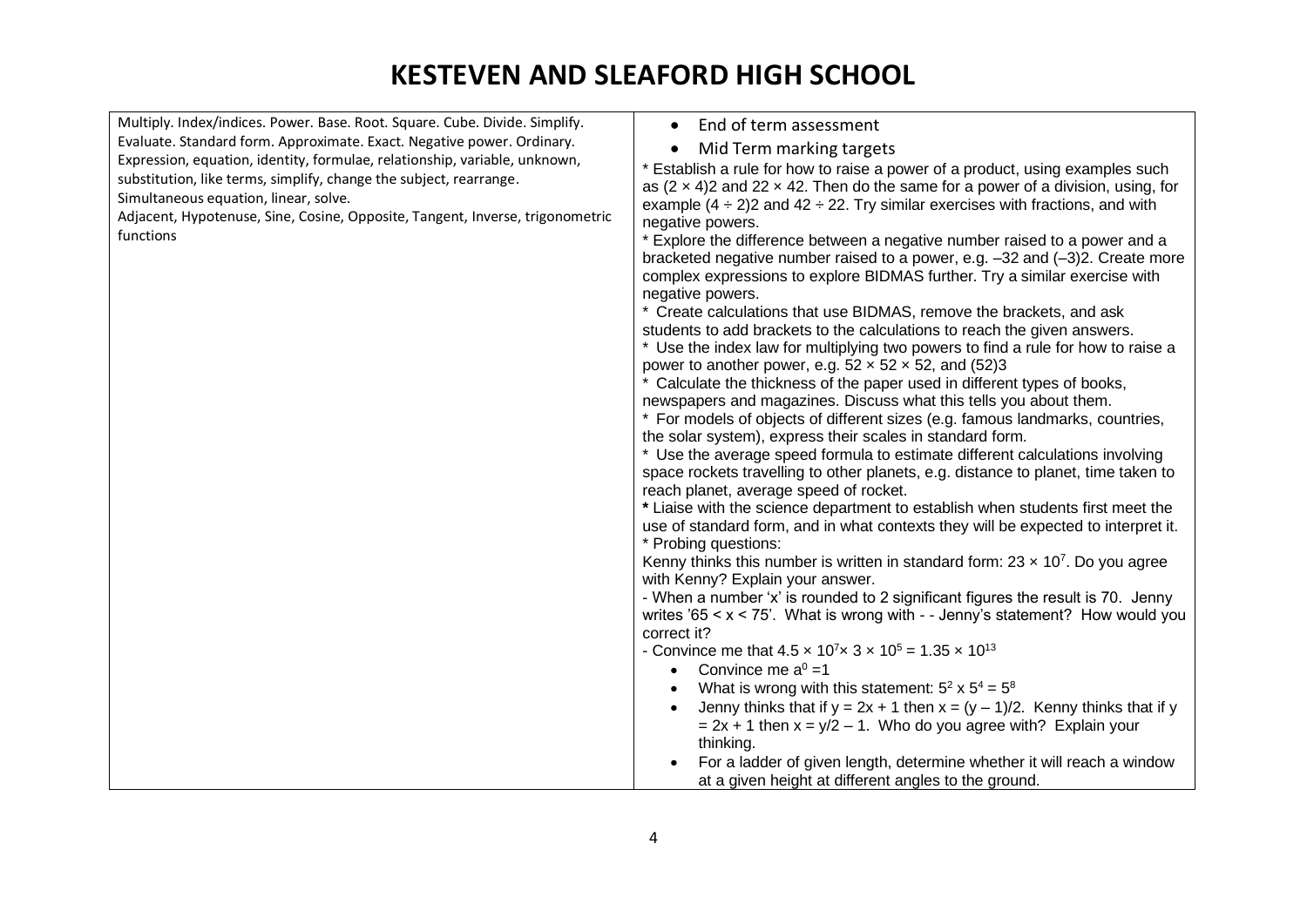| For a tent in the shape of a triangular isosceles prism with some given<br>$\bullet$<br>information, find missing lengths or angles. |
|--------------------------------------------------------------------------------------------------------------------------------------|
| Always/ Sometimes/ Never: If $a^2 + b^2 = c^2$ , a triangle with sides a, b and<br>$\bullet$                                         |
| c is right angled.                                                                                                                   |
| Milly thinks it is possible to use Pythagoras' theorem to find the height                                                            |
| of isosceles triangles that are not right- angled. Do you agree with her?                                                            |
| Explain your answer.                                                                                                                 |
| Show me a Pythagorean Triple. And another. And another.<br>$\bullet$                                                                 |
| Convince me a triangle with sides 3, 4, 5 is right-angled but a triangle<br>with sides 4, 5, 6 is not right-angled.                  |
| <b>Common Misconceptions:</b><br>$\bullet$                                                                                           |
| Confusing index notation and multiplication notation e.g. 3x and $x^3$<br>$\bullet$                                                  |
| Thinking that indices and roots only apply to integer values                                                                         |
| Difficulties manipulating indices and coefficients due to confusing the                                                              |
| rules because of a lack of conceptual understanding of the laws of                                                                   |
| indices                                                                                                                              |
| Thinking that e.g. $34 \times 10^2$ is in standard form                                                                              |
| Lack of understanding of exponential nature of indices leading to                                                                    |
| difficulties estimating the size of e.g. values in standard form                                                                     |
| Lack of understanding of indices (and multiplication) leading to                                                                     |
| difficulties with surd form such as thinking that $\sqrt{12} = 4\sqrt{3}$                                                            |
| Insufficient experience and understanding of 'rearrangement' in<br>$\bullet$                                                         |
| numerical and solving equations contexts is a barrier to understanding<br>of abstract rearrangement                                  |
| Some pupils may misapply the order of operation when changing the                                                                    |
| subject of a formula                                                                                                                 |
| Many pupils may think that $a^0 = 0$<br>$\bullet$                                                                                    |
| Some pupils may not consider 4ab and 3ba as 'like terms' and therefore<br>will not 'collect' them when simplifying expressions       |
| Some students may use Pythagoras' theorem as though the missing<br>$\bullet$                                                         |
| side is always the hypotenuse                                                                                                        |
| Being unable to correctly identify the opposite and adjacent sides                                                                   |
| given an angle, possibly due to an incomplete definition of adjacent or<br>opposite                                                  |
| Not understanding that ratios can be expressed as divisions and                                                                      |
| therefore in decimal form                                                                                                            |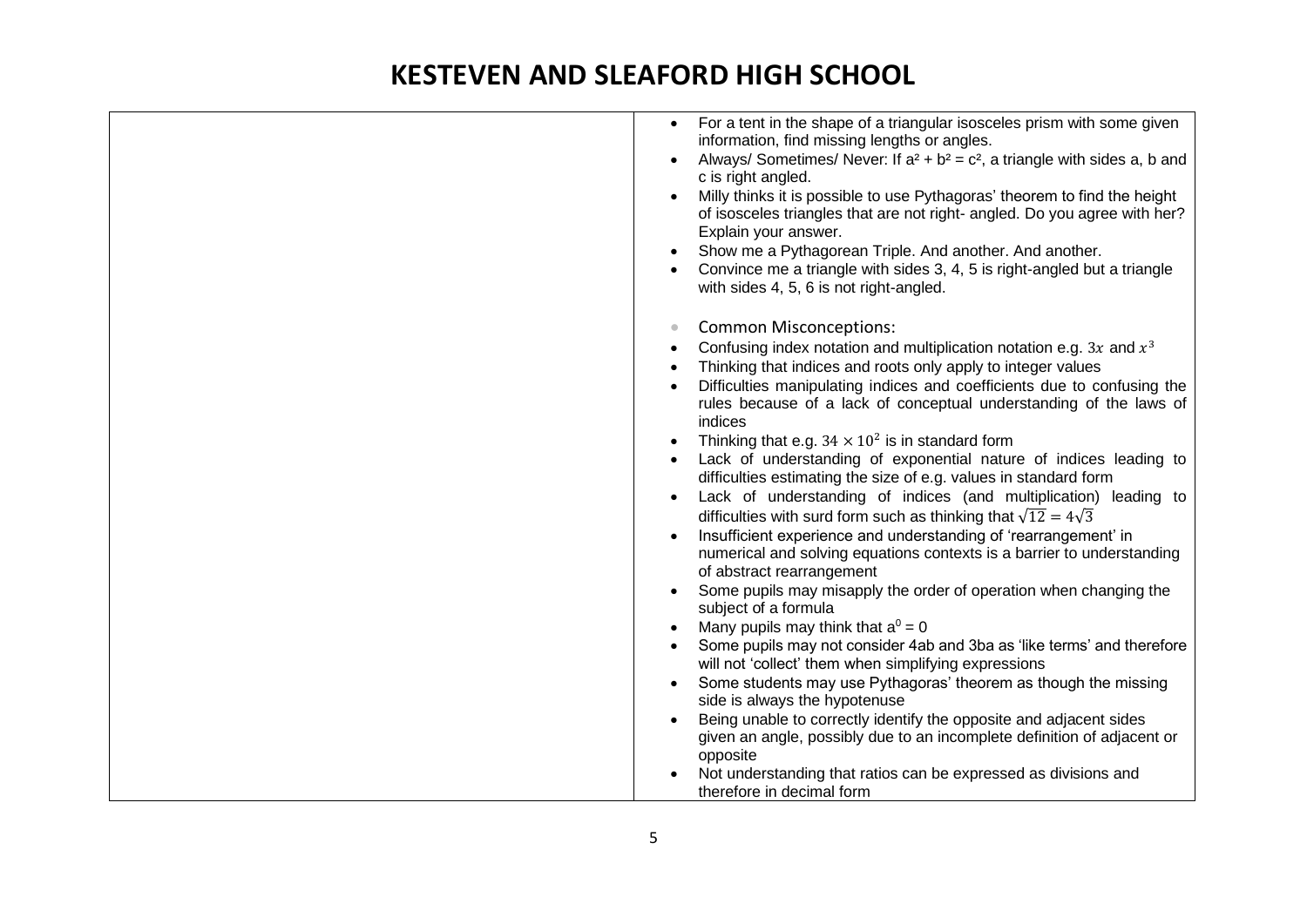| • Not realising that corresponding angles in similar triangles are equal |
|--------------------------------------------------------------------------|
|                                                                          |
|                                                                          |
|                                                                          |
|                                                                          |
|                                                                          |

| <b>Number Forms</b>                          |  |  |
|----------------------------------------------|--|--|
| Simplify expressions using index notation    |  |  |
| Write multiples of 10 as a power of 10       |  |  |
| Write big and small numbers in standard form |  |  |
| Multiply and divide in standard form         |  |  |

| <b>Substitution</b>                              |  |  |
|--------------------------------------------------|--|--|
| Identify an expression, equation and formula     |  |  |
| Substitute values in to an expression or formula |  |  |
| Solve an equation by trial and improvement       |  |  |
| Solve linear simultaneous equations              |  |  |
| Change the subject of a simple formula           |  |  |